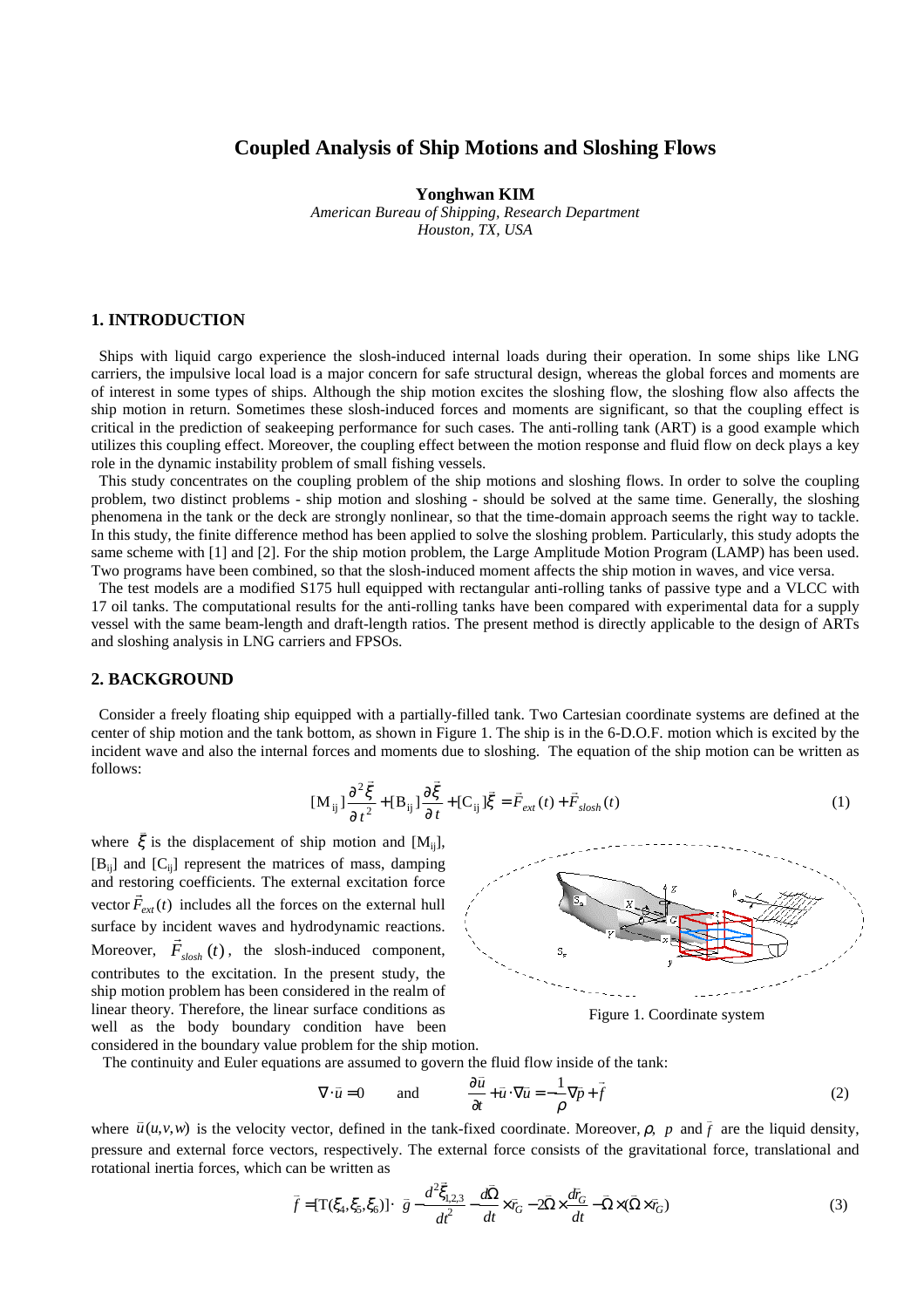where  $\bar{g}$ ,  $\bar{\zeta}_{1,2,3}$  and  $\bar{\Omega}$  are the gravitational force vector, the translational motion vectors  $(\zeta_1, \zeta_2, \zeta_3)$  and rotational velocity vectors  $(\dot{\xi}_4, \dot{\xi}_5, \dot{\xi}_6)$  of the ship motion. [T] is the transform matrix from ship-fixed coordinate to tank-fixed coordinate. In addition,  $\vec{r}_G$  is the position vector of the considered point from *G*. On the free surface, both the kinematic and dynamic conditions should be satisfied.

$$
\frac{\partial \eta}{\partial t} + \bar{u} \cdot \nabla \eta = 0 \qquad \text{and} \qquad p = p_{\text{atm}} \tag{4}
$$

where  $\eta$  indicates the free surface profile and  $p_{\text{atm}}$  is the air pressure inside of the tank. In addition, a proper wall condition is necessary on the tank walls and internal members. Then the slosh-induced forces and moments on the tank can be obtained by integrating the pressure on the tank surface *Stank* .

$$
\vec{F}_{slosh}(t) = \int_{S_{\text{tank}}} P\left(\frac{\vec{n}}{\vec{r}_G \times \vec{n}}\right) dS \tag{5}
$$

where  $\vec{n}$  is the normal vector on the surface.

 The ship motion has been solved using a three-dimensional panel method. Particularly, the Large Amplitude Motion Program (LAMP) program has been used for the time-domain solution. In this computation, the Rankine source has been distributed on the hull surface and local free surface near the body, and the transient wave Green function has been distributed on the matching surface for the radiation condition. The detailed numerical scheme for this mixed-singularity can be found in [3].

 The sloshing flow has been solved using the finite difference method described in [2] without viscosity. The key concept of this method is to predict the global fluid motion, and hence some local phenomena have been ignored. This numerical method adopts the SOLA scheme in the fluid domain and SURF scheme for the free surface conditions. The impact pressure on the tank top is also predictable using the scheme introduced in [1] and [2].

### **3. COMPUTATIONAL RESULTS**

 The numerical tests have been carried out two models, a modified S175 hull and a VLCC with 17 oil cargo holds. Figure 2 shows the hull form equipped with an ART. The beam(B)-length(L) and draft-length ratios are 0.288 and 0.084, respectively. Bai [4] has reported the experimental data for a supply vessel with the same length characteristics, although the hull forms are not the same. In his experiment, two types of ART, with and without pillars, have been considered. The present computation has been applied for the same size of ART, and its lengths are shown in Figure 3. In this experiment,



Figure 2. Modified S175 hull equipped with an ART



Figure 3. Characteristic lengths of ART with pillars; experimental (left) and computation (right)

can be expected when the tuning of two frequencies is successful.

 Figure 6 shows the roll RAOs for two ships, the modified S175 hull for the present computation and the supply vessel that was tested by Bai. Since the hull forms of two ships are not the same, the RAO curves should be compared for not quantities but trend. The RAO curves for the cases with ARTs show a dramatic reduction near the roll natural frequencies,

the five circular pillars have been equipped as shown in the left figure, while the flat plates have been considered in the numerical computation. Only the beam sea condition has been considered for this ship, since the roll motion is of major interest. The linear damping coefficient has been applied for roll motion, and 2.5% of the critical damping has been used in all computation.

 The essence of ART design is to tune the ship motion and sloshing flows. That is, the natural frequency of sloshing mode should be well tuned with that of roll motion. Figure 4 shows the time-histories of the wave-

induced moment, slosh-induced moment and the resultant roll response. In this case, the filling ratio is 50%. At this filling condition, the natural frequency of fundamental

sloshing mode is close to that of the roll motion. From this figure, it can be observed that the phase difference of the wave excitation and slosh-induced moment is close to 180 degrees, resulting in the cancellation of the total roll moment. Therefore, it is obvious that the ART can provide a significant reduction of roll amplitude.

 Figure 5 shows the instantaneous ship positions at three time steps with and without ART for the same wave condition to Figure 4. As expected, the reduction of the roll motion is very significant. Therefore, a dramatic change of the roll amplitude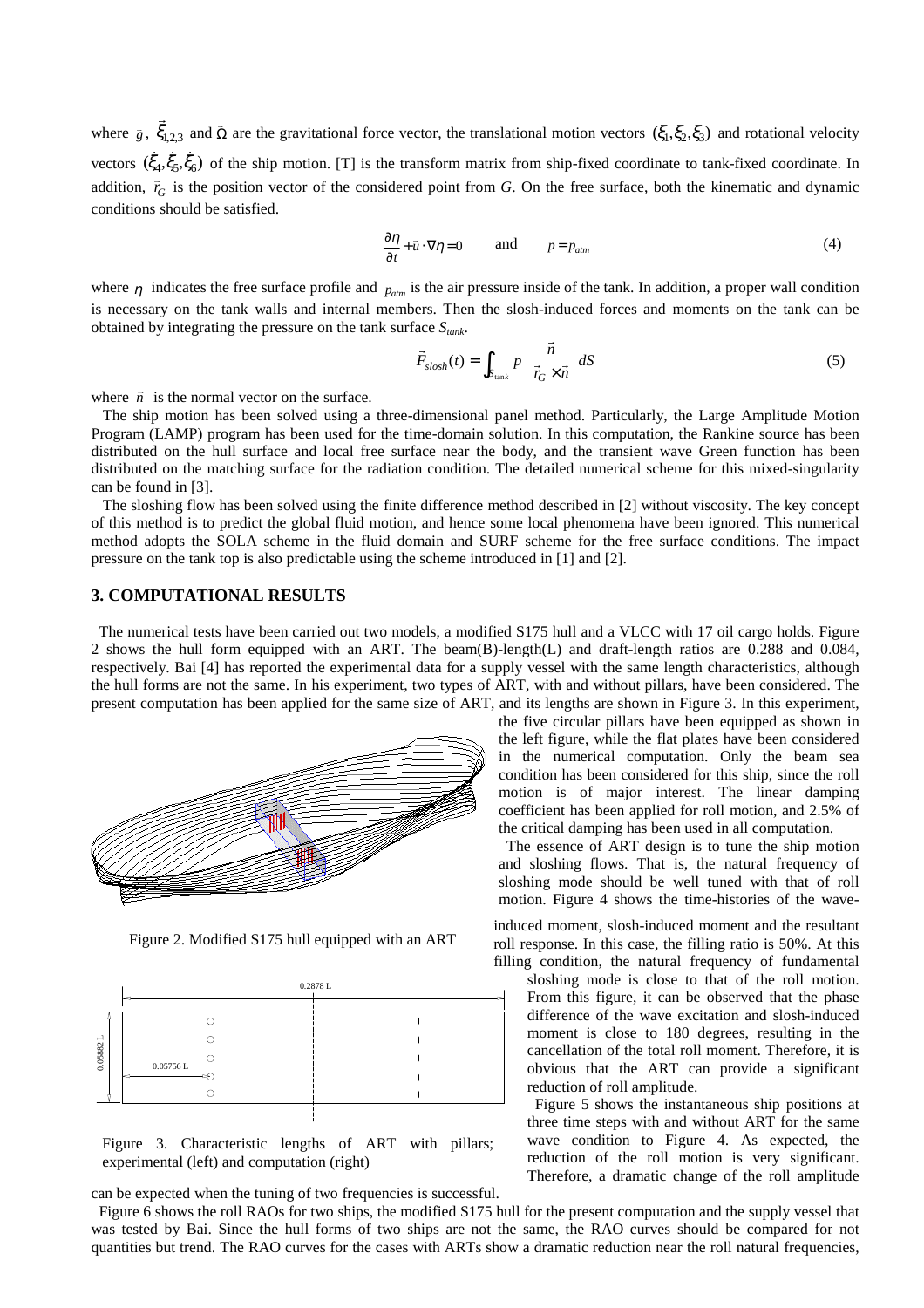but the roll motion can be larger than the case without an ART at out-of-resonance frequencies. This is because the phase difference of the sloshinduced and wave-induced moments is no longer close to 180 degrees, so that the slosh-induced moment can increase the total roll excitation. From this comparison, we can conclude that the present numerical method provides the correct solution of the coupling problem.

The reduction of the roll amplitude using an ART depends on the wave condition. In the realm of linear theory, the wave-induced excitation is linearly proportional to the wave amplitude.

However, the slosh-induced moment varies with a nonlinear manner ([5]). Furthermore, in the random ocean, an ART does not guarantee the dramatic reduction as seen in Figure 5. A good

survey about the efficiency of ARTs can be found in [6].



Figure 4. Time-histories of the wave-induced and slosh-induced roll moments; ART without pillars,  $\omega \sqrt{L/g} = 1.5$ , A/L=0.005



Figure 5. Instantaneous ship positions and sloshing flows at three time steps;  $\omega \sqrt{L/g} = 1.5$ , A/L=0.05, 50% filling





 (a) Computational result for modified S175 hull (b) Experimental result for the supply vessel Figure 6. Motion RAOs of two ships, A/L=0.005